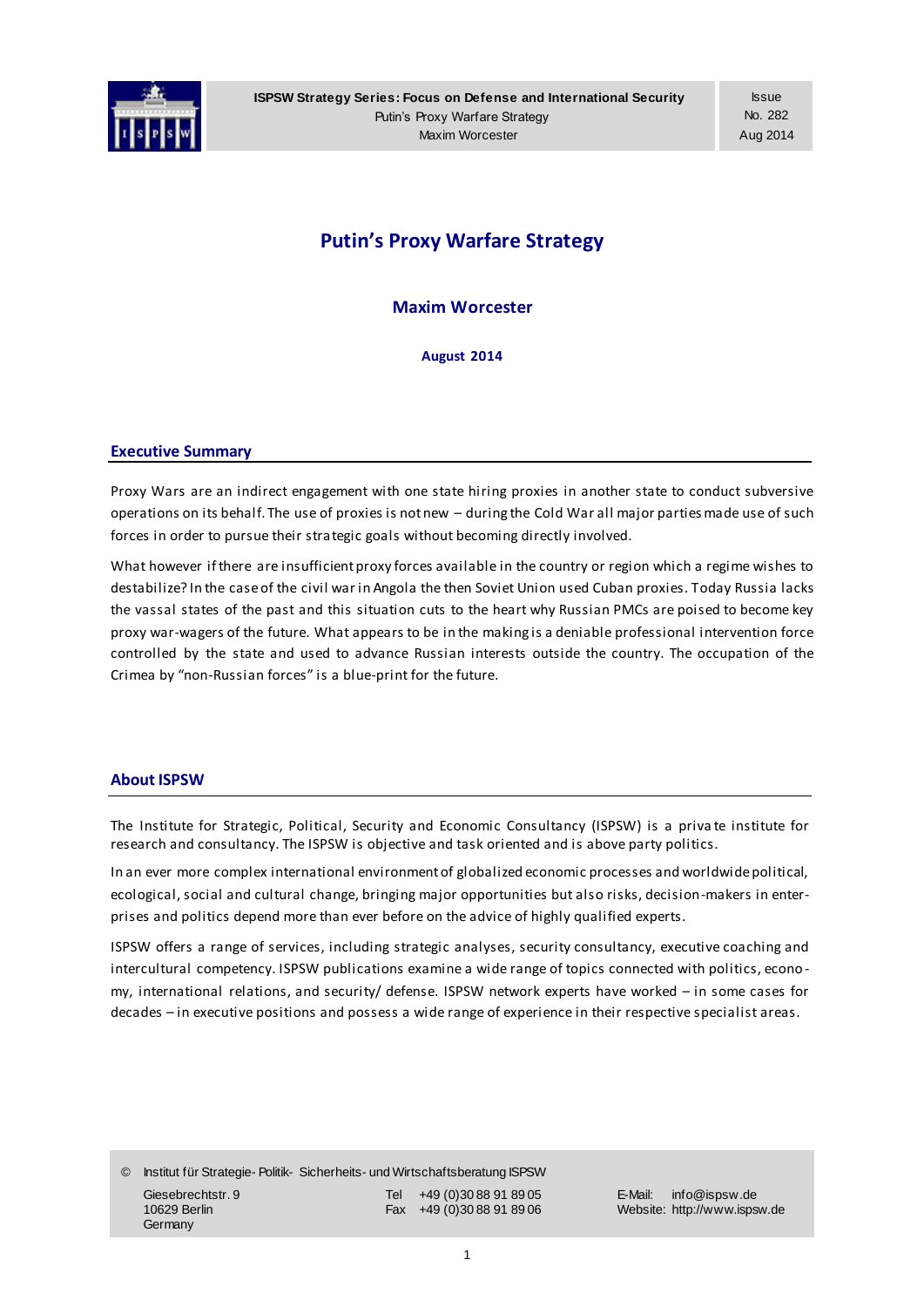

**ISPSW Strategy Series: Focus on Defense and International Security** Putin's Proxy Warfare Strategy Maxim Worcester

Issue No. 282 Aug 2014

#### **ANALYSIS**

When President Putin delivered his report on the government's performance in 2011, Alexi Mitrofanov, a Just Russia deputy, raised the issue of using private military companies (PMCs) as a tool of Russian influence abroad. Putin's answer, unsurprisingly, was "Yes, I think we could consider this option."

In the meantime, a draft Duma bill has been prepared and is being examined by military experts. It is envisaged, that the PMCs would be under full control of the Ministry of Defense which would use them for immedi ate response for a range of threats. In a further development the nationalist LDRP prepared a similar bill and submitted it to the legislature of North Russia`s Pskov Region. The LDPR backed the move with a statement that "current political realities call for capable and specialized commercial organisations to enforce national interests in cases when international politics or law prevents the government from using regular military forces." Unlike United Russia, the LDPR wants Russian PMCs to be controlled by the national security service, the FSB.

There is currently only a limited market for heavily armed PMCs in Russia today. They could be employed by Russian oil and gas companies and in guarding Russian flagged ships; such work today is conducted by conventional security firms. The more possible deployment, however, is to help implement Eurasian integration and help stabilize post-Soviet republics in Central Asia and in Abkhazia and South Ossetia. Unlike in Europe or the US, there is no commercial argument for the establishment of such organisations other than to enforce natio nal interests in cases when international politics or law prevent the government from using regular mili tary forces and to provide Russian officers with a job after leaving the armed forces.

In August 1917 the British instigator of the Arab rebellion against the Ottoman Empire, T.E. Lawrence, famously remarked: "Do not try to do too much with your own hands." He went on to say: "It is their war, and you are to help them, not win it for them." Lawrence`s guidance is as relevant today as it was in his own time in the Middle East during World War 1. He was not the first to discover that Proxy Warfare, which could be c haracterized as warfare on the cheap, has proved an irresistible strategic allure for nations throughout the centuries.

Such wars are the product of a relationship between a state or non-state actor external to the dynamic of an existing conflict, and the chosen proxies who are the conduit for the benefactor`s weapons, training and funding. In short, proxy wars are the logical replacement for states seeking to further their own strategic goals yet at the same time avoid engaging in direct, costly and bloody warfare. Proxy Wars are therefore an indirect engagement with one state hiring proxies in another state to conduct subversive operations on its behalf.

During the Cold War the Soviet Union made good use of proxies in order to gain a strategic advantage without becoming directly involved in conflicts. An example of this is the use of Cuban proxies during the civil war in Angola. A further example is the use of the Bulgarian Secret Police (Da rzhavna Sigurnost) by the KGB in the assassination of Georgi Markov in London in 1978.

Russia today lacks the vassal states of the past such as Bulgaria or Cuba. Russia has however recognized that proxy wars remain an important issue in the post-Cold War era. Given the lack of reliable external proxies, Russia appears to have taken first steps to create a domestic proxy force it can deploy outside the country which would give the government a degree of plausible deniability. This development fits in very well with the way in which the Crimea was destabilized and occupied - not by Russian armed forces, but by "local patriots"

© Institut für Strategie- Politik- Sicherheits- und Wirtschaftsberatung ISPSW Giesebrechtstr. 9 Tel +49 (0)30 88 91 89 05 E-Mail: info@ispsw.de 10629 Berlin Fax +49 (0)30 88 91 89 06 Website: http://www.ispsw.de **Germany**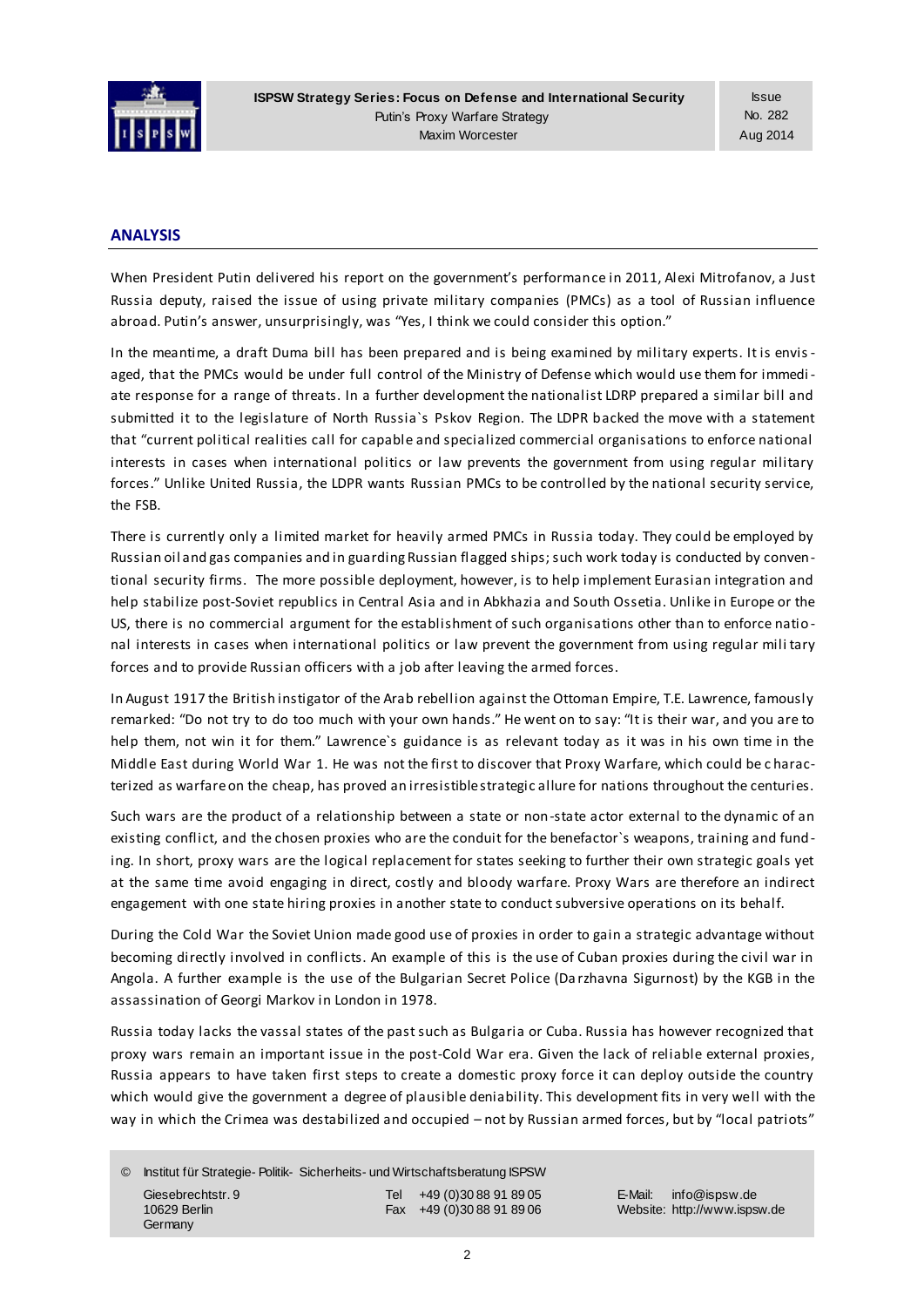

acting independently of the Russian government. In other words, Putin has not waited for the Duma to pass a new law governing the deployment of PSCs, he has already made use of an effective proxy force.

Recent events in the eastern Ukraine indicate that here too Putin is using both a local proxy force and other Russian elements (Military/PSC) to "keep the kettle boiling." These events in Ukraine have also shown the dangers of using Proxies in order to gain a strategic advantage. The shooting down of MH17 with the loss of 298 lives cannot have been in the interest of Putin or Russia, just as the arming of the fledgling mujahedeen in 1979 by both the Carter and Reagan administration was not in the long-term interest of the United States. In both cases the state lost control over the proxy.

The reasons for the continued importance of Proxy Wars are both economic and political. As the willingness of citizens to voluntarily join ever shrinking armies' declines and budgets are slashed, planners are turning to alternative ways of projecting power. Add to this the reluctance of politicians and voters of sending soldiers into harm's way, then the idea of proxy armies becomes very attractive. The use of proxy armies offers an economic and political alternative to expensive and un-loved standing armies.

The Russian armed forces in 2014 are not the force they used to be and Putin knows it. He has tri ed to reform, restructure and rearm, but as became apparent during the invasion of Georgia in 2008 such attempts have not been successful. Outdated equipment, lack of interoperability, poor training and planning resulted in a shambolic display of arms. The deepening economic crisis in Russia has resulted in the cancellation or postponement of reforms and equipment upgrades. Effectively the Russian efforts to reshape the armed forces have ground to a halt.

This situation cuts to the heart of why PMCs are poised to become key proxy war-wagers of the future. For Russia the creation of such a force would fulfil the function of minimizing political risks to Russia and as PMCs have lower start-up and running costs than the traditional military. In times when the coffers are empty, PMCs provide an effective army on the cheap.

First indications are that the proposed PMC would be armed with automatic weapons and that the selection criteria would be very strict. It can be assumed that there would be sufficient personnel in the ranks of the proposed PMC who would be able to operate heavy weapons such as captured armored vehicles, artillery and even sophisticated missile systems. Current operations of the separatist forces in eastern Ukraine suggest that this is already today the case. In other words, we are not talking of a typical western PMC charged with guarding a power plant in Afghanistan or Iraq, what appears to be in the making is a professional intervention force controlled by the state and used to advance Russian interest outside the country. At the same time such a force would be deniable at the outset of any intervention, much as the occupation of Crimea illustrated. The occupa tion of the Crimea was achieved without Russia openly having to directly commit military forces of its own – at least in the eyes of the public.

This disturbing development in Russia may reduce conflict escalation in the short term, but it does risk conflict intensification. Proxy Wars postpone international political uproar provoked by direct military intervention or invasion and this is why in a European context the developments in Russia are so worrying and needs to be addressed. The current European leadership is very reluctant to draw lines in the sand. It is almost unthinkable that Europe would threaten Russia with military action, and Putin knows that. The only conceivable situations were Europe would seriously consider taking up arms would be in the event of a NATO member being attacked.

© Institut für Strategie- Politik- Sicherheits- und Wirtschaftsberatung ISPSW Giesebrechtstr. 9 Tel +49 (0)30 88 91 89 05 E-Mail: info@ispsw.de 10629 Berlin Fax +49 (0)30 88 91 89 06 Website: http://www.ispsw.de **Germany**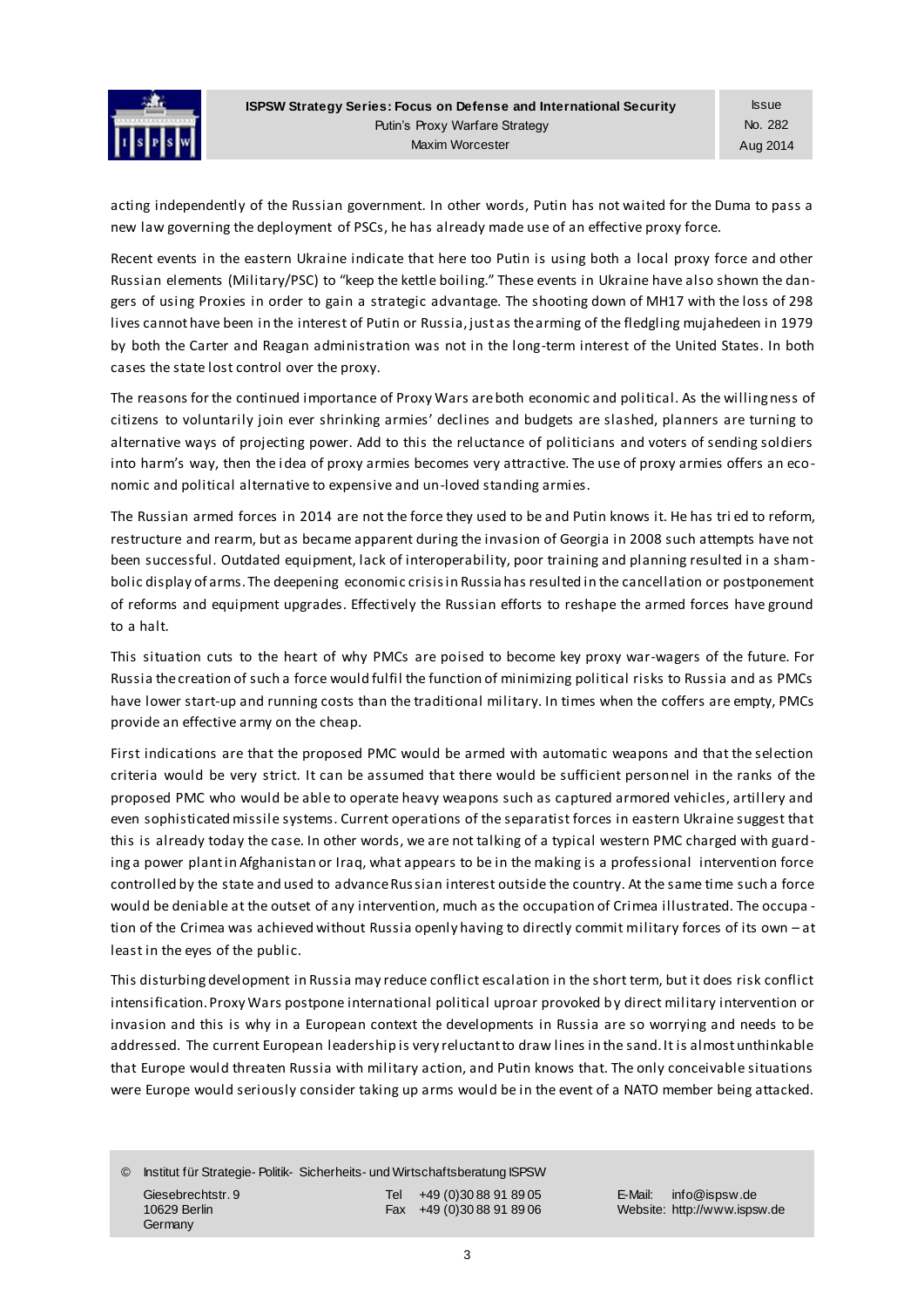

24% of the population of Estonia are of Russian stock and speak Russian. If Russia decides to destabilize Estonia, much as it is doing in the Ukraine, Europe will seek to find a diplomatic solution first, then threaten sanc tions, and then, maybe, implement the sanctions. NATO will not be able to intervene as no invasion has taken place. By that time Russia will have achieved its aim to destabilize the country and impose a proxy leadership.

On the other hand such an attempt to destabilize a NATO member might result in a robust NATO answer. Such a turn of events could rapidly spiral out of control and result in a direct conflict between Russia`s proxy forces and NATO troops. Such a development might easily turn into an armed conflict between Russia and NATO.

During the cold war Mutual Assured Destruction (MAD) and NATO's escalation dominance prevented a direct armed conflict between NATO and the Warsaw Pact countries. Such mechanisms don't fit today`s multipolar and multifaceted security environment. Russia has shown very little interest in engaging in a dialog to reduce the numbers of tactical nuclear weapons in Europe and it is estimated that Russia has around 2000 tactical weapons in its inventory as opposed to NATOS`s increasingly obsolete 150 - 200 gravity bombs. Russian military doctrine still clings to the notion of using tactical nuclear weapons, a doctrine which NATO abandoned some years ago. In addition, it seems as if Russia has not only stationed its Iskander missiles closer to the boarders of NATO countries, credible reports suggest that such weapons are now deployed in the Russian enclave of Kaliningrad.

NATO is ill-prepared to face and evaluate the threat posed by Russia. Besides improving the existing NATO rapid reaction force and the flow of intelligence, a continuous presence of NATO troops training and exercising in the Baltic would send a clear message to Russia and serve to reassure the local population. At the NATO summit being held in Wales in the autumn, NATO needs to re-examine the criteria, doctrine and responses for collective support against asymmetric attacks. Given the threat of ambiguous warfare the word "armed" should be removed from the clause in key article 5 of the NATO charter. Currently Russia is using a mix of tools including psychological operations, information warfare, massing of conventional forces on boarders and the use of proxy forces in country to intimidate and destabilize the Ukraine and other governments in the region. Such operations seem to be cleverly designed to fall under NATO`s threshold for r eaction under Article 5.

The dynamics of Russia embarking on a strategy of Proxy Warfare are worrying indeed. The combination of weak and slow decision making in Europe and aggressive strategic intent in Russia add up to a highly unstable environment. We must assume that Putin will not back down from his aims to reestablish Russia to former glory, as impossible that goal might be. He is willing to take risks to achieve his aims and is also willing to utilize unorthodox methods along the road. It is an illusion to believe that we can keep this under control indefinitely relying on tools and methods of the Cold War that we no longer possess and which wouldn`t work today in any case.

**\*\*\***

*Remarks:* Opinions expressed in this contribution are those of the author. This analysis will also be published in the journal *Denkwürdigkeiten* of the Political-Military Society (pmg).

© Institut für Strategie- Politik- Sicherheits- und Wirtschaftsberatung ISPSW Giesebrechtstr. 9 Tel +49 (0)30 88 91 89 05 E-Mail: info@ispsw.de

**Germany** 

10629 Berlin Fax +49 (0)30 88 91 89 06 Website: http://www.ispsw.de